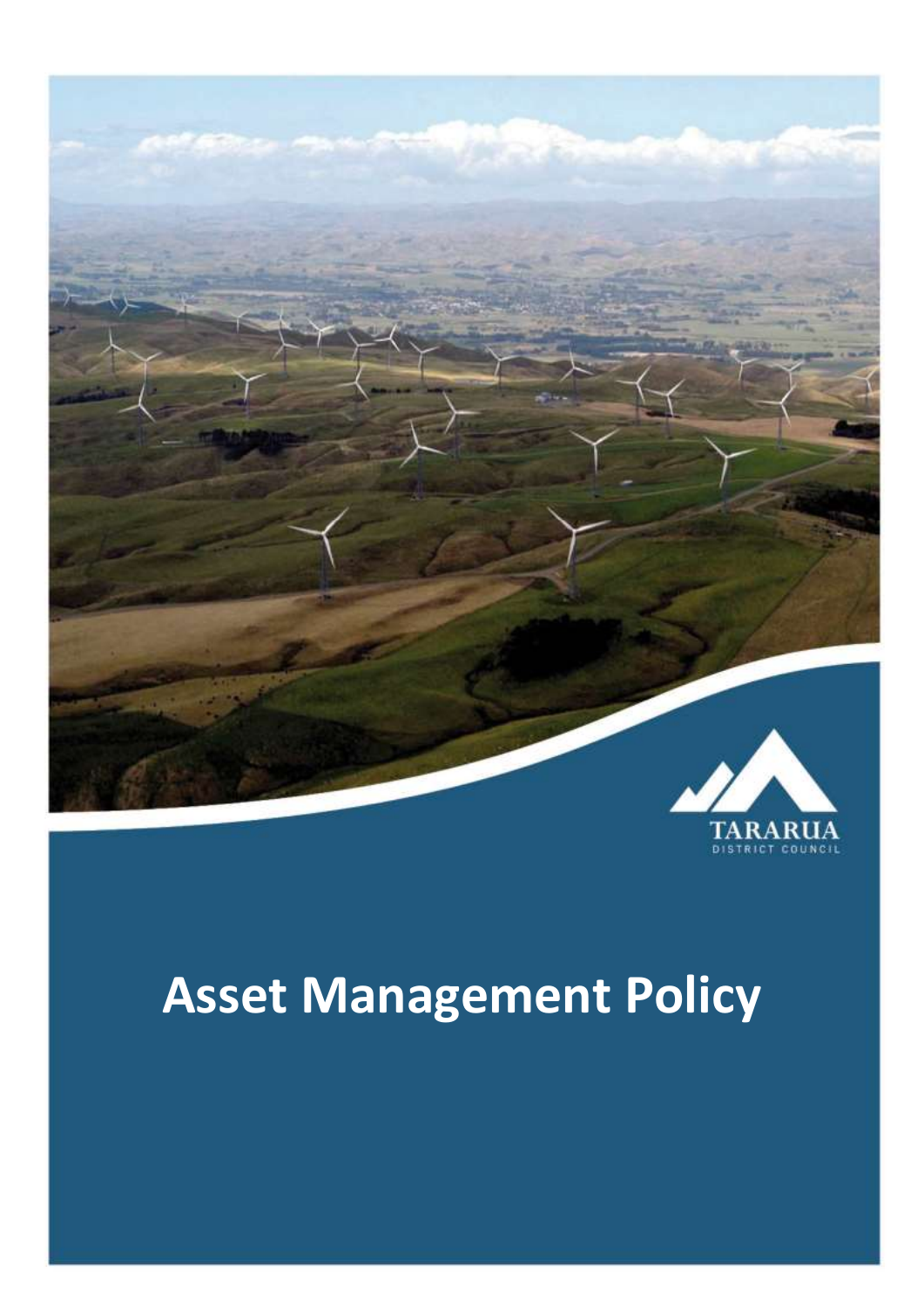

## Contents

| Version No: 1         | Date Adopted: Wednesday, 4 March 2020 | Page 2 of 8 |
|-----------------------|---------------------------------------|-------------|
| Owner: Infrastructure | Review date:                          |             |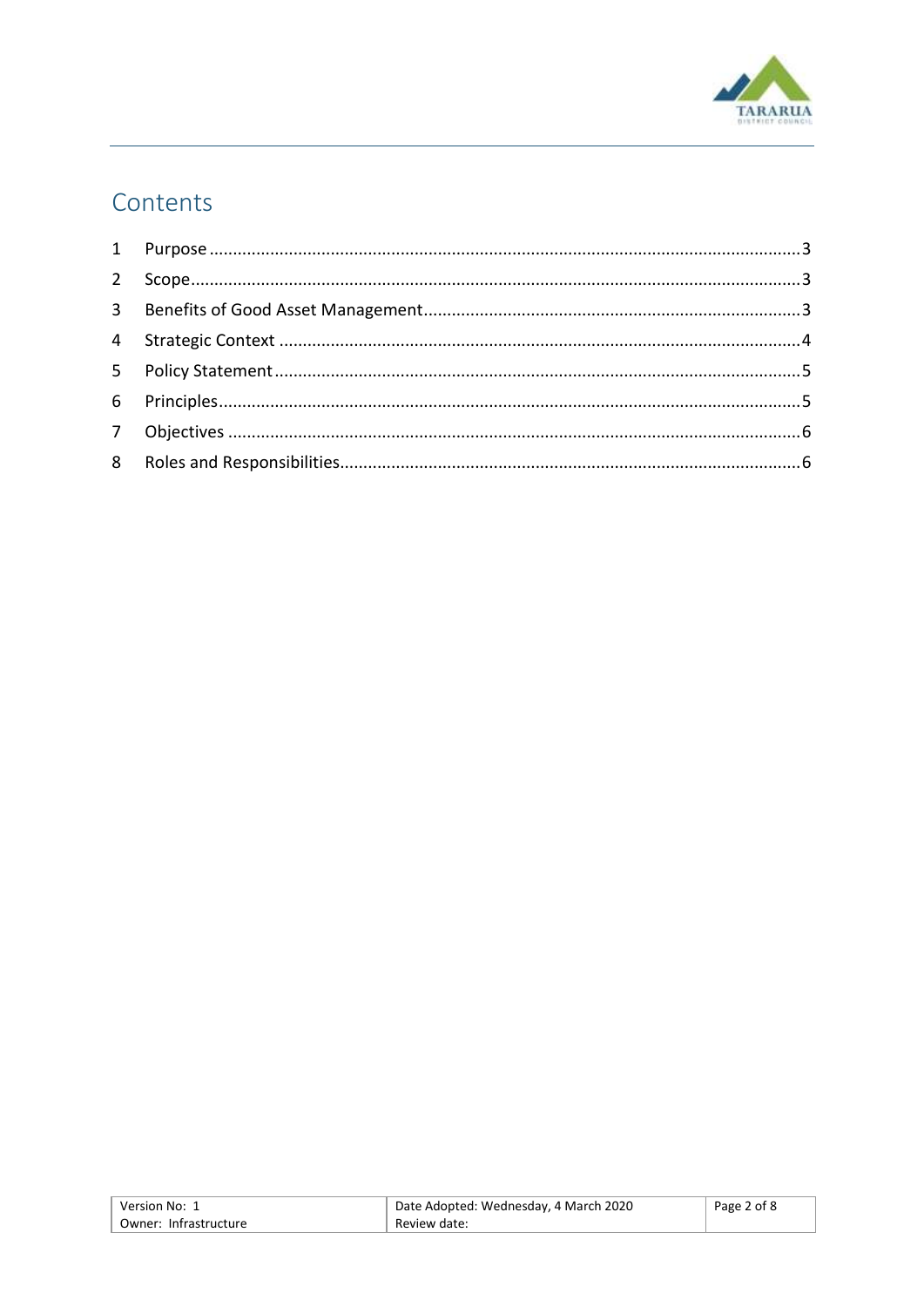

#### <span id="page-2-0"></span>1 Purpose

This policy provides a framework for consistent practice of asset management within the Council. The council commitment is to adopt a whole of lifecycle approach to asset operation and maintenance to deliver fit for purpose, sustainable and reliable assets.

#### <span id="page-2-1"></span>2 Scope

This policy applies to the areas of the organisation that manage and operate tangible, physical assets for the purpose of delivering services to the residents of Tararua District.

The assets are part of the district's physical infrastructure and are essential to the delivery of services to meet the community's needs and for the Tararua District Council to achieve the levels of service outlined in the Long Term Plan (LTP).

In broad terms the infrastructure assets of the Council cover the following activities:

- Roading
- Water supply
- Storm water
- Waste water
- Land
- Council buildings
- Other operational, restricted and work in progress

This policy does not apply to Council owned furniture, IT equipment and passenger vehicles, or the assets of the Council contractors.

#### <span id="page-2-2"></span>3 Benefits of Good Asset Management

- The active management of assets enables prudent and optimal investment, data driven decisions at the right time in an asset's lifecycle to minimise the risks to the public and council and ensure continuity of delivery especially for critical services.
- By understanding the lifecycle of our assets, we can intervene in a planned and structured way. This way, we minimise reactive responses and create a "no surprises" environment using appropriate risk, criticality and good management practices.

| Version No: 1           | Date Adopted: Wednesday, 4 March 2020 | Page 3 of 8 |
|-------------------------|---------------------------------------|-------------|
| ' Owner: Infrastructure | Review date:                          |             |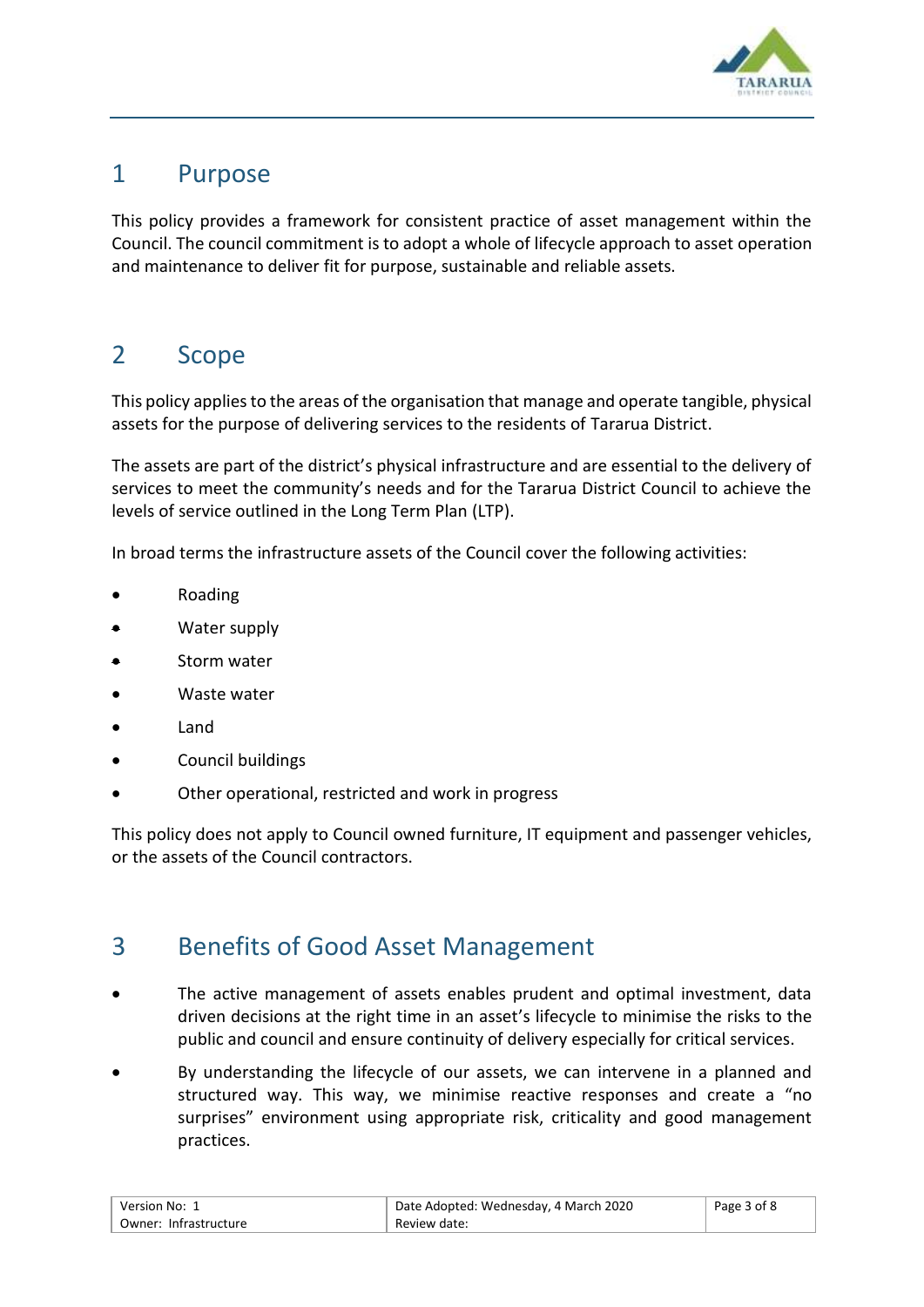

- The assets we manage on behalf of the public are essential to a functioning society and as such, we have an obligation to achieve the required customer service levels through active renewal and maintenance activities.
- Through better asset data maturity we can, with a higher level of confidence, allocate depreciation funding to reflect upcoming renewal programmes and reduce rating shocks events as well as ensuring rates are not over committed towards infrastructure.

#### <span id="page-3-0"></span>4 Strategic Context

There are a number of internal strategic and statutory documents that specify the functions, services and activities of the Council. These documents need to be compatible and inform each other with the intention of delivering asset related functions, services and activities in an efficient and effective manner.

The relationship between this Asset Management Policy, the Infrastructure Strategy, Long Term Plan and the various levels of asset management is set out below:



| Version No: 1         | Date Adopted: Wednesday, 4 March 2020 | Page 4 of 8 |
|-----------------------|---------------------------------------|-------------|
| Owner: Infrastructure | Review date:                          |             |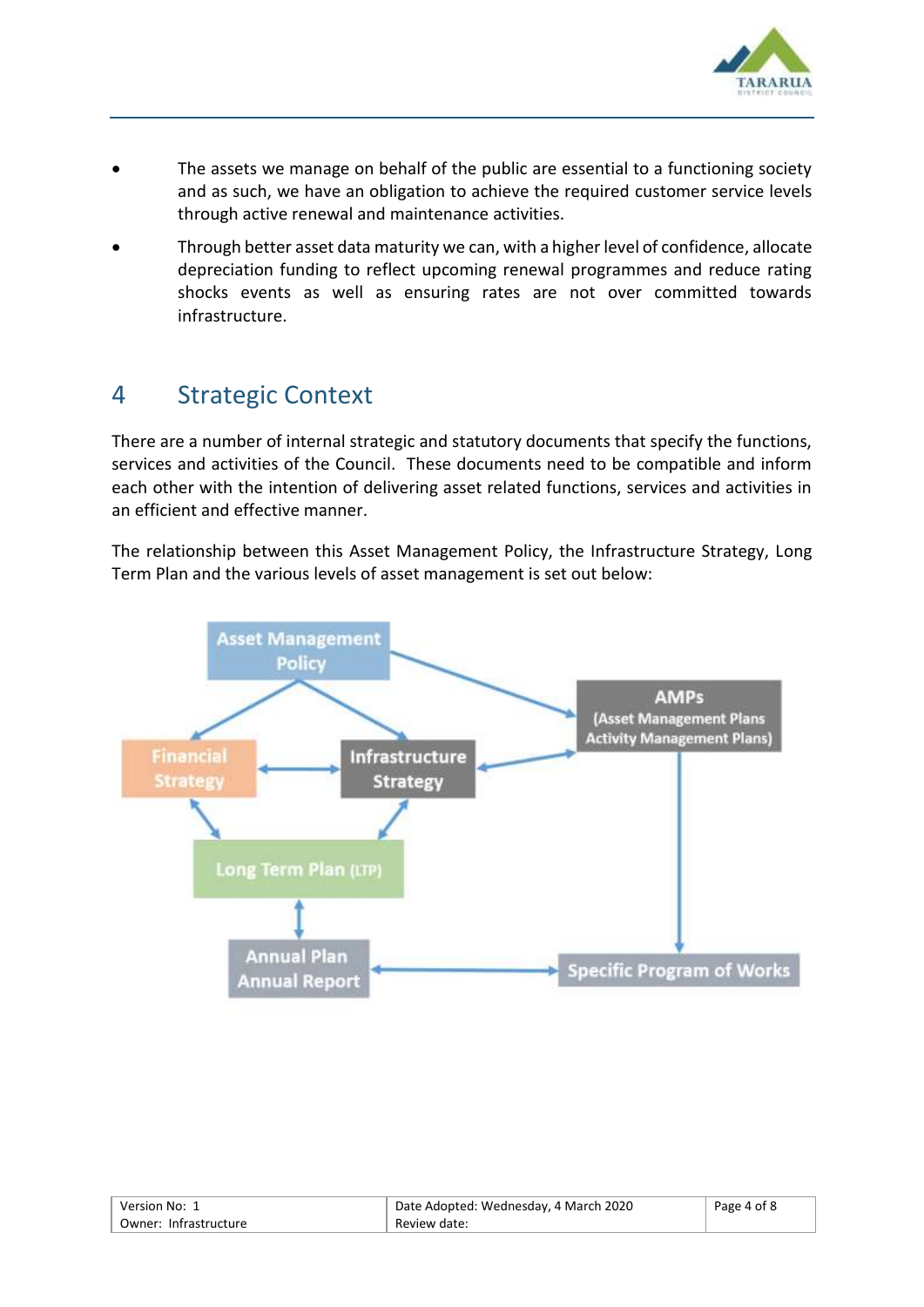

#### <span id="page-4-0"></span>5 Policy Statement

The Council will manage the district's assets and deliver associated activities in a cost effective, sustainable, well-planned and coordinated manner to provide agreed levels of service.

The Council will prepare Activity and Asset Management Plans generally in accordance with the International Infrastructure Maintenance Manual (IIMM).

The Council will use Asset and Activity Management Plans (AMPs) as the means to fulfil its statutory obligations for compliance with the Local Government Act 2002, Resource Management Act 1991, Building Act 2004, Land Transport Management Act 2003, Health Act 1956 and the requirements of the Office of the Auditor-General for its assets and activities.

#### <span id="page-4-1"></span>6 Principles

Tararua District Council will adhere to the following principles in its asset management planning:

- The Council will develop financial, social, cultural and environmental sustainable asset management plans (AMPs) that are to industry standard appropriate for the scale of assets and associated risks being managed;
- AMPs will reflect the strategy and priorities of the Council and will be used to drive the day to day management of assets and the associated services;
- The Council will manage the infrastructure assets in a planned, systemic and sustainable manner;
- Specially, Council will:
	- involve and consult with the community and key stakeholders on determining the levels of service;
	- ensure asset information is accurate and up to date, allowing for appropriate asset planning, both in the short and long-term, and for informed decisionmaking to occur;
	- allocate appropriate resources to ensure asset management practices can be undertaken and the timely maintenance and renewal of those assets so that "life cycle" costs are optimised (existing and new assets);
	- provide a framework for asset revaluation
	- ensure that the roles and responsibilities of all asset users are well defined and understood;
	- ensure that AMPs are integrated with other relevant planning documents;
	- recognise the risks associated with the delivery of agreed levels of service and manage them appropriately;

| Version No: 1         | Date Adopted: Wednesday, 4 March 2020 | Page 5 of 8 |
|-----------------------|---------------------------------------|-------------|
| Owner: Infrastructure | Review date:                          |             |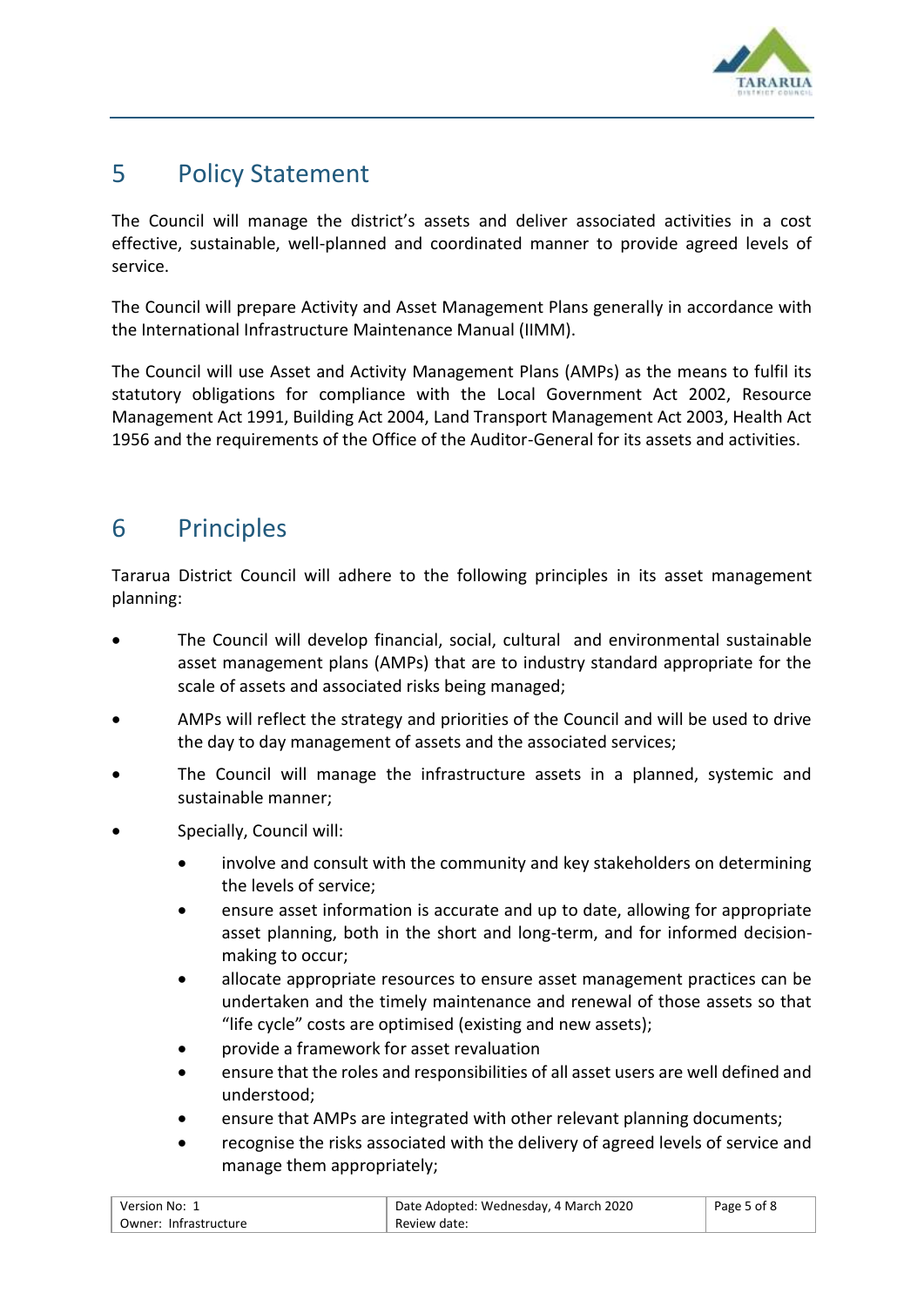

- recognise the implications of changes in demand and actively manage demand wherever practical;
- develop and implement a framework for the evaluation and prioritisation of capital projects; and
- consider whole-of-life costs before initiating any major works and significant renewal of assets, or before introducing new Council activities.

## <span id="page-5-0"></span>7 Objectives

- To provide for a consistent approach to asset management planning within the Council and to ensure the plans reflect the strategic direction of the Council.
- To demonstrate to the community that the Council recognises the critical importance of managing the district's assets in an effective and sustainable manner in order to deliver appropriate levels of service to current and future generations.
- To confirm a coordinated process for each significant asset area that reflects Councils strategic direction, and links their contribution to the Council Outcomes with specific levels of service, performance levels and desired improvement priorities and strategies.
- Drive efficiency, improve performance and reduce total cost through innovation, risk management, partnerships and effective contract management.

|               | <b>Role</b>                                                                                                                                                                                                                                                                        | <b>Responsibility</b>                                                                                                                                                                                    |  |
|---------------|------------------------------------------------------------------------------------------------------------------------------------------------------------------------------------------------------------------------------------------------------------------------------------|----------------------------------------------------------------------------------------------------------------------------------------------------------------------------------------------------------|--|
|               | <b>Chief Executive</b><br>Production and presentation of all Asset Management<br>Plans                                                                                                                                                                                             |                                                                                                                                                                                                          |  |
|               | <b>Activity Managers*</b>                                                                                                                                                                                                                                                          | Overall responsibility for ensuring the development of<br>asset management policies, plans and procedures.<br>Responsibility for overseeing the implementation of                                        |  |
|               |                                                                                                                                                                                                                                                                                    | asset management policy, review of asset<br>management outcomes and ensuring alignment with<br>the Council's strategic direction across all assets.<br>Also responsible for the preparation of the AMPs. |  |
|               | Asset Managers*<br>Responsibility for developing and maintaining asset<br>lifecycle plans and ensuring appropriate budget<br>provisions are made for asset management.<br>Responsibility for stakeholder engagement, delivery of<br>work and improvement programmes and reporting. |                                                                                                                                                                                                          |  |
| Version No: 1 | Page 6 of 8<br>Date Adopted: Wednesday, 4 March 2020<br>Owner: Infrastructure<br>Review date:                                                                                                                                                                                      |                                                                                                                                                                                                          |  |

### <span id="page-5-1"></span>8 Roles and Responsibilities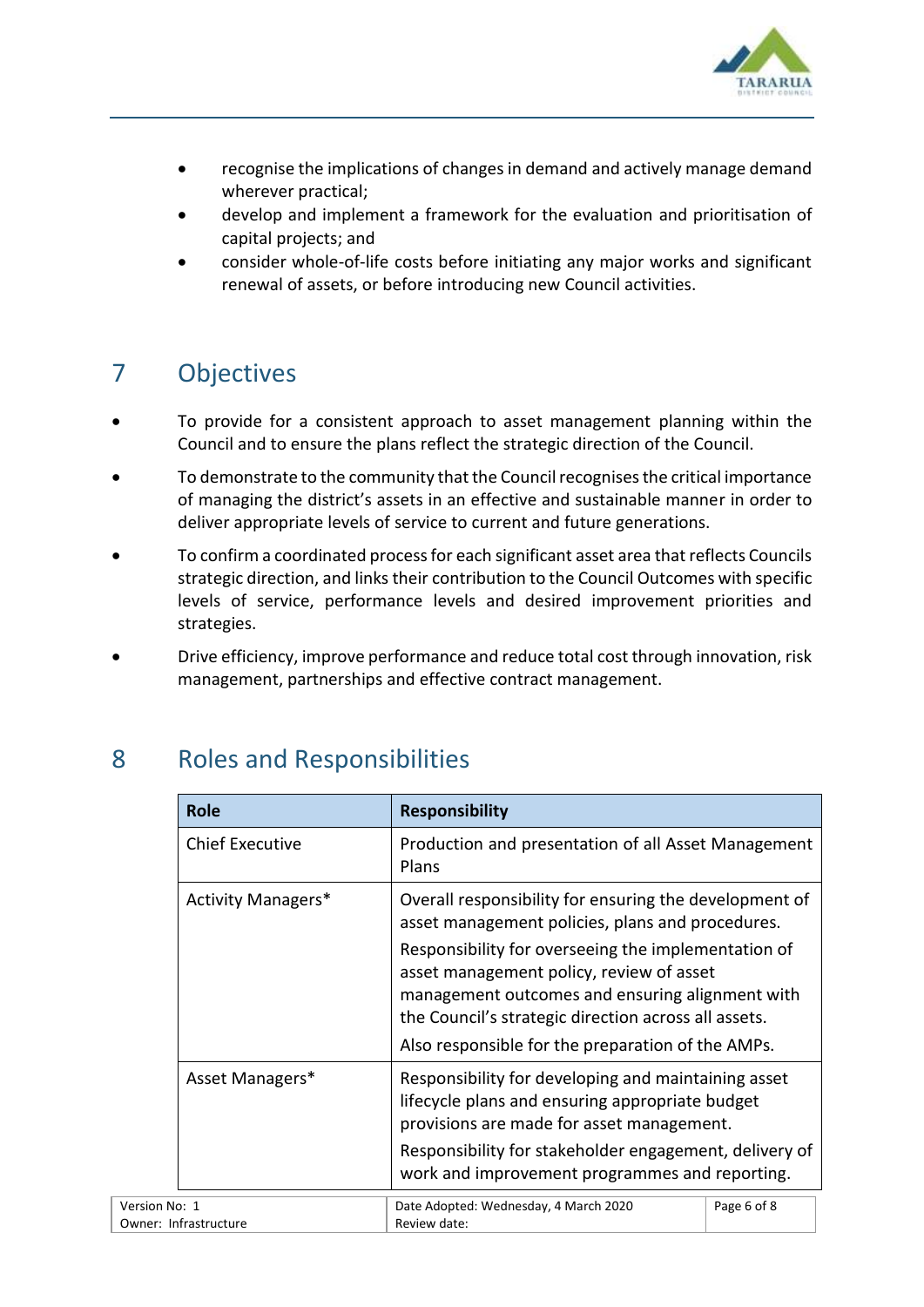

| <b>Role</b>           | <b>Responsibility</b>                                                                                                        |
|-----------------------|------------------------------------------------------------------------------------------------------------------------------|
| Asset Administrators* | Responsible for maintaining asset data and providing<br>relevant information to Asset Managers to inform<br>decision making. |
| Asset Engineer*       | Identification of maintenance, renewal and disposal<br>requirements for assets.                                              |

\* titles are generic

| Version No: 1         | Date Adopted: Wednesday, 4 March 2020 | Page 7 of 8 |
|-----------------------|---------------------------------------|-------------|
| Owner: Infrastructure | Review date:                          |             |